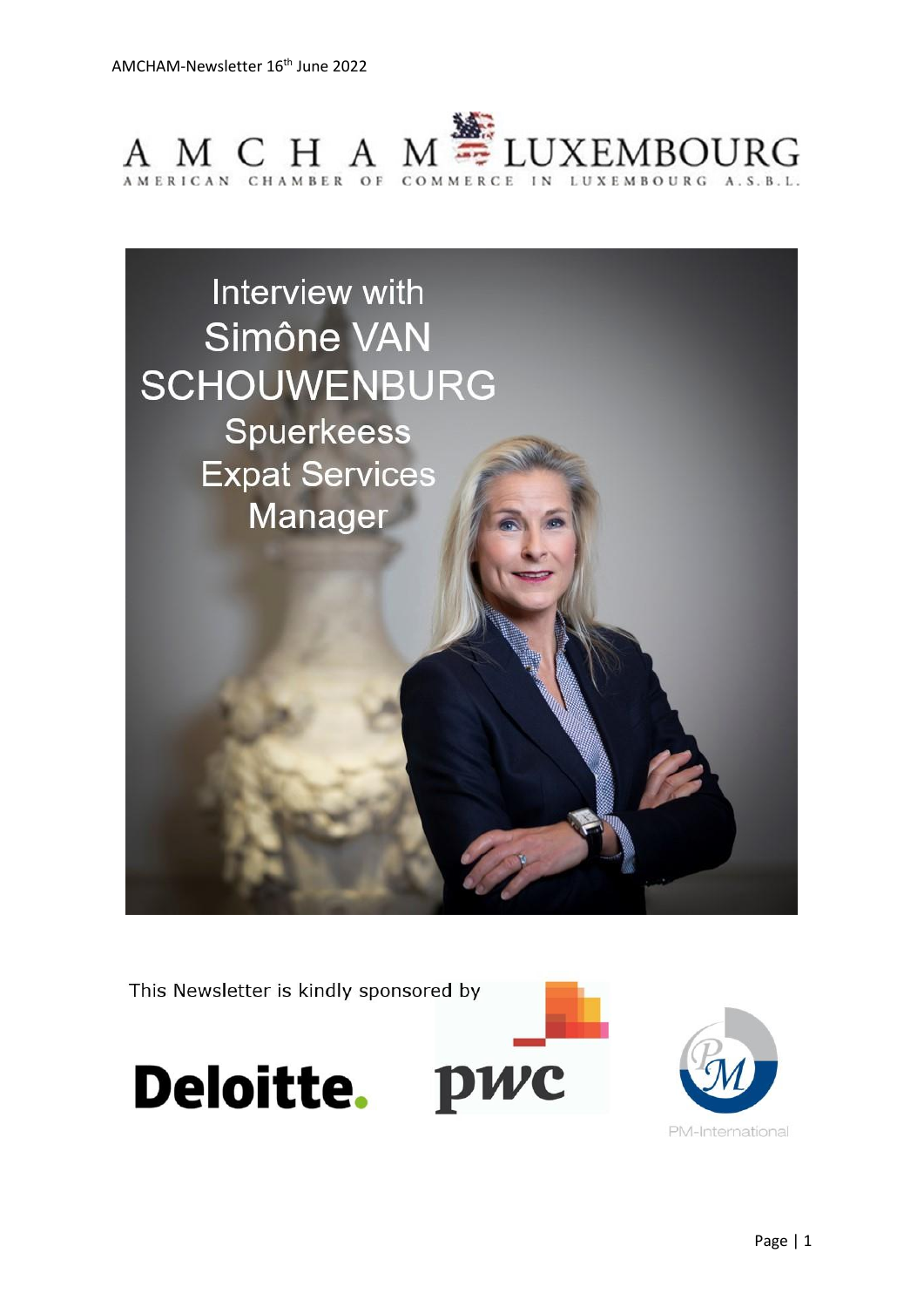

## **A Message from our Chairman, Paul Schonenberg**

**Read [here](https://www.amcham.lu/newsletter/chairmans-remarks-16th-june-2022/)**



**Interview with Simône VAN SCHOUWENBURG - Expat Service Manager at Spuerkeess Bank Luxembourg**

**Read it [here](https://www.amcham.lu/newsletter/interview-with-simone-van-schouwenburg/)**



**The British Embassy-Ambassador Fleur Thomas, celebrates the Queen's Platinum Jubilee with a beautiful garden party at her residence.**

## **Click [here](https://www.amcham.lu/newsletter/the-british-embassy-celebrates-the-queens-platinum-jubilee/)**

**[Link to the famous Fortnum](https://www.fortnumandmason.com/media/fortnums/blogpost/pdf/jemmas-lemon-swiss-roll-amarettii-trifle.pdf)  [& Mason's Jemma's Lemon](https://www.fortnumandmason.com/media/fortnums/blogpost/pdf/jemmas-lemon-swiss-roll-amarettii-trifle.pdf)  [Swiss Roll & Amaretti Trifle](https://www.fortnumandmason.com/media/fortnums/blogpost/pdf/jemmas-lemon-swiss-roll-amarettii-trifle.pdf)**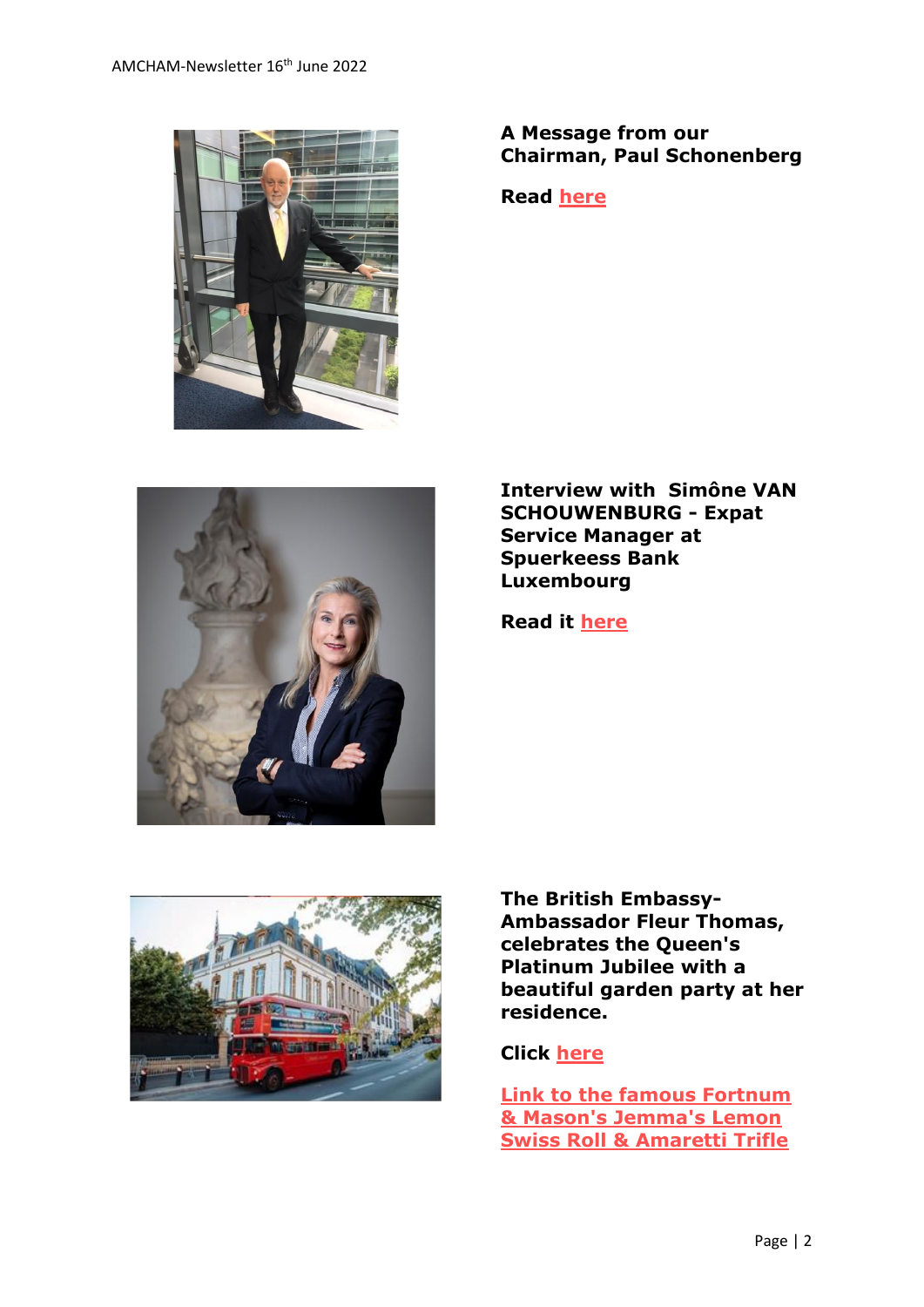

**US Embassy in Luxembourg-U.S. Releases the 2021 Luxembourg Religious Freedom Report**

**Click [here](https://www.amcham.lu/u-s-releases-the-2021-luxembourg-religious-freedom-report/)**



**Data, cloud, cybersecurity: one tapestry, not three silosa very interesting article from RFA,** 

**read it [here](https://www.amcham.lu/newsletter/rfa-data-cloud-cybersecurity-one-tapestry-not-three-silos/)**





#### **Latest COVID-19 Requirements for Air Passengers Traveling to the**

**U.S**. Starting June 12, 2022, the CDC will no longer require air travelers to show a negative COVID-19 test result, or documentation of recovery from COVID-19, prior to boarding a flight to the **United States.**

CDC's Order requiring proof of vaccination for non-U.S. citizen non-immigrants to travel to the **United States is still in effect. More information can be found [here](https://www.cdc.gov/coronavirus/2019-ncov/travelers/proof-of-vaccination.html)**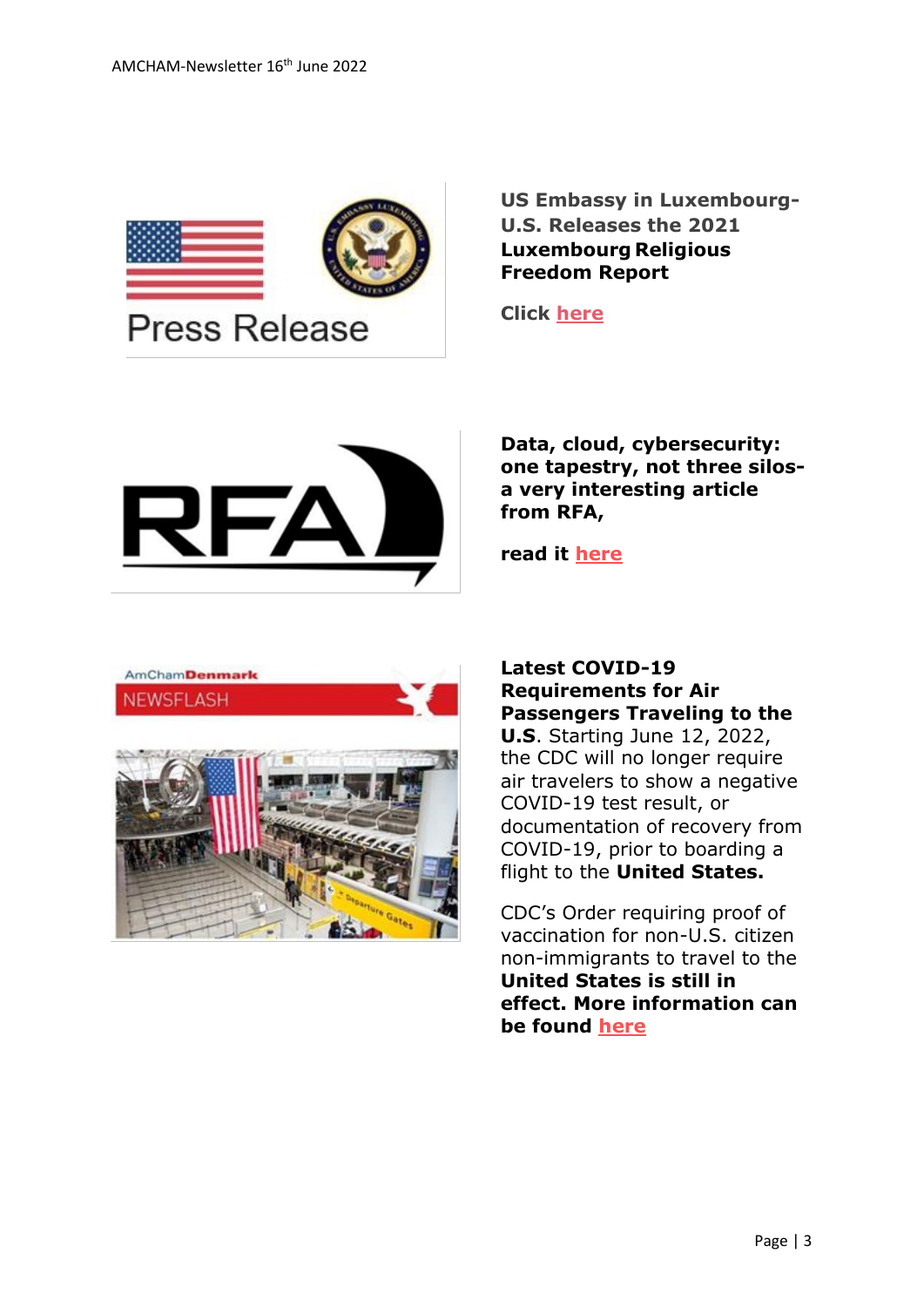# **FRAGOMEN**

## **Immigration update: the status of Ukrainians in Luxembourg and access to the temporary protection status**

The conflict in Ukraine has led to a humanitarian and immigration crisis. The situation in the European countries directly bordering Ukraine is rapidly developing, and concessions have been made at the European borders with Ukraine to ensure that entry is facilitated and not slowed down by red tape.

**Read [here](https://www.amcham.lu/newsletter/immigration-update-the-status-of-ukrainians-in-luxembourg-and-access-to-the-temporary-protection-status/)**



# **Invitation**

**Invitation open to all for a Presentation at the Czech Embassy-Czech Smart City & Intelligent Mobility Solutions Wednesday 22nd June 2022** 

**register [here](mailto:mailtocommerce_hague@mzv.cz)**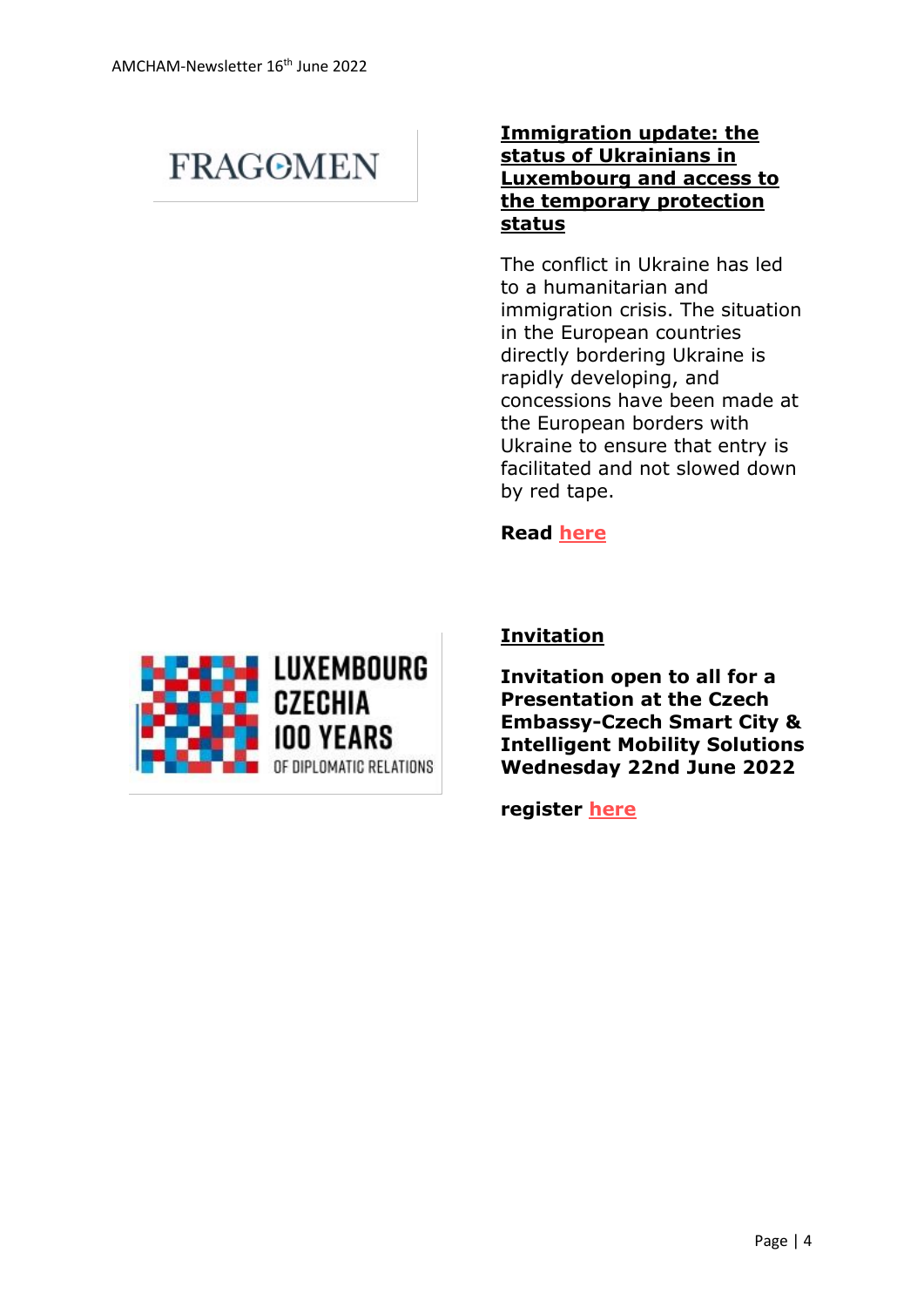

The imaginary around the cities in Pop-Art for the 4th Art-fterwork

MindForest and its partner Art Work Circle are pleased to invite you to the fourth Kneip Art Lives vernissage on Thursday June 30th, 2022 from 6.00pm at the MindForest One Lounge

Roy Lichtenstein, Banksy, Andy Warhol, Jorg Doring, Damian Hirst, Keith Haring... (Re)discover some of the greatest works of art on the theme of cities in Pop-Art from Bob Kneip's collection.







#### **[Invitation](https://us10.campaign-archive.com/?e=__test_email__&u=2479003d7718791cf06636d37&id=ffd15b1ef6)**

**MindForest** and its partner **Art Work Circle** are pleased to invite you to the fourth [Kneip](https://www.artworkcircle.lu/kneip-art-lives-exhibitions-series/?lang=en)  [Art Lives](https://www.artworkcircle.lu/kneip-art-lives-exhibitions-series/?lang=en) vernissage on **Thursday June 30th, 2022 from 6.00pm** at the MindForest One Lounge.

**Registration [here](mailto:charlotte.leroy@artworkcircle.lu)**

#### **AmCham Member Benefits Club Cardholder specials Offers for June 2022**

Find the latest MBC Partner benefits for the month of June!

**Click [here](https://www.amcham.lu/ambc-special-offers-june-2022/)**

**Going into our 2nd year since the launch of the Amcham Member Benefits club, check out our web page [here](https://www.amcham.lu/amcham-benefits-club/)**

**Want to join the AMBC but you're not a member? Join [here](https://www.amcham.lu/amcham-benefits-club/ambc-card-for-non-members/)**

**New Partners [here](https://www.amcham.lu/newsletter/new-mbc-partners-as-of-16th-june-2022/) Partners news [here](https://www.amcham.lu/newsletter/mbc-partner-news/)**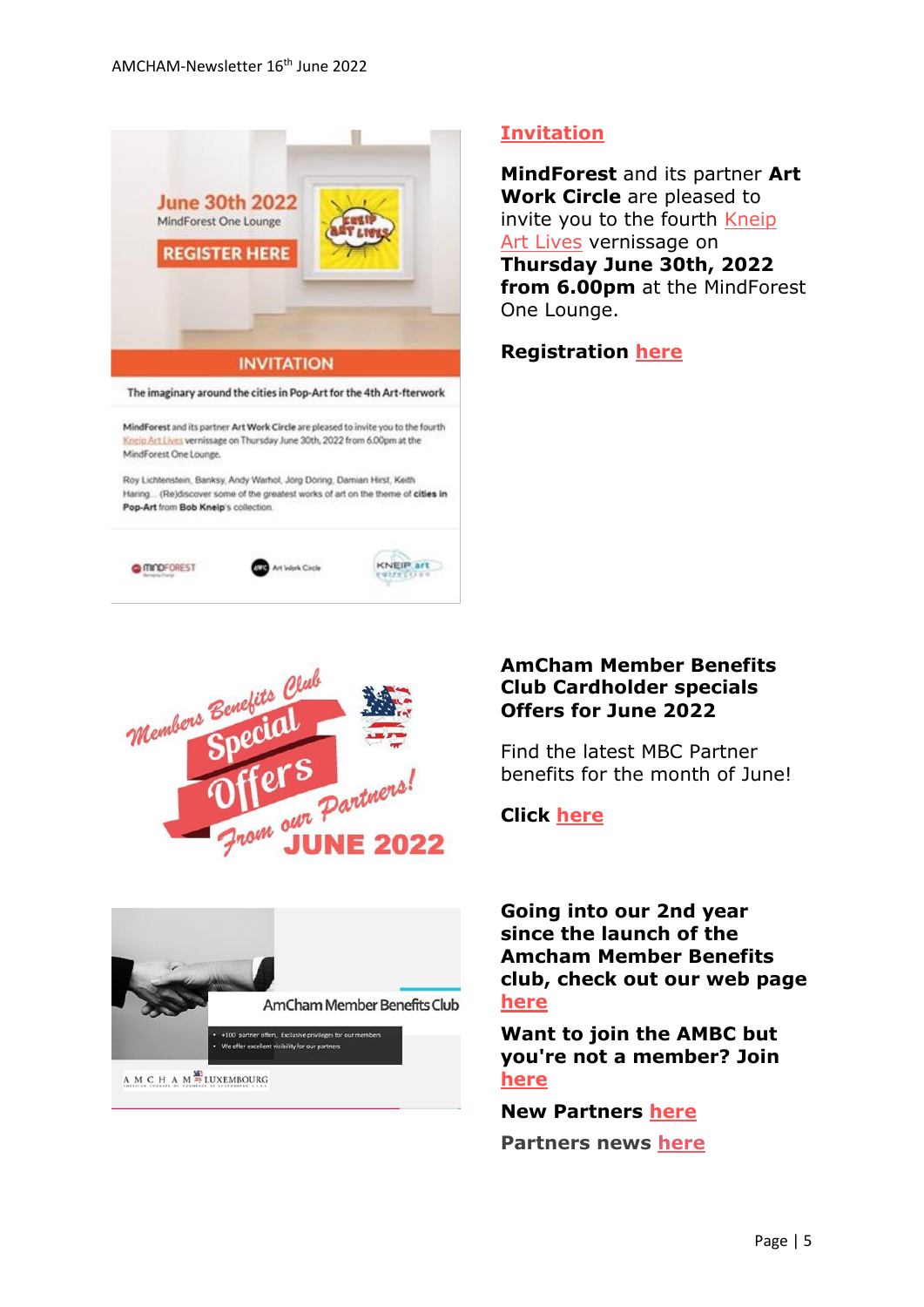

**Newcomer Orientation Class scheduled for 18th June 2022**

**Register [here](https://www.amcham.lu/events/newcomer-orientation-courses-in-support-of-ukrainian-displaced-persons-and-temporary-protection-status-5/)**



**ICT SPRING 2022 - Beyond Frontiers- GLOBAL TECH CONFERENCE / JUNE 30- JULY 1, 2022** A two-day event that facilitates the meeting of minds, encourages emulation and networking with industry leaders.

## **Click [here](https://www.ictspring.com/)**



#### **The Transatlantic Trade and Investment Partnership**

During the 19th and 20th centuries when the agricultural economy of Luxembourg crashed and people were starving, large numbers of Luxembourgers immigrated to a better life in America… and prospered.

## **Read more [here](https://www.luxtimes.lu/en/sponsored/the-transatlantic-trade-and-investment-partnership-62a751f2de135b92361e52d2)**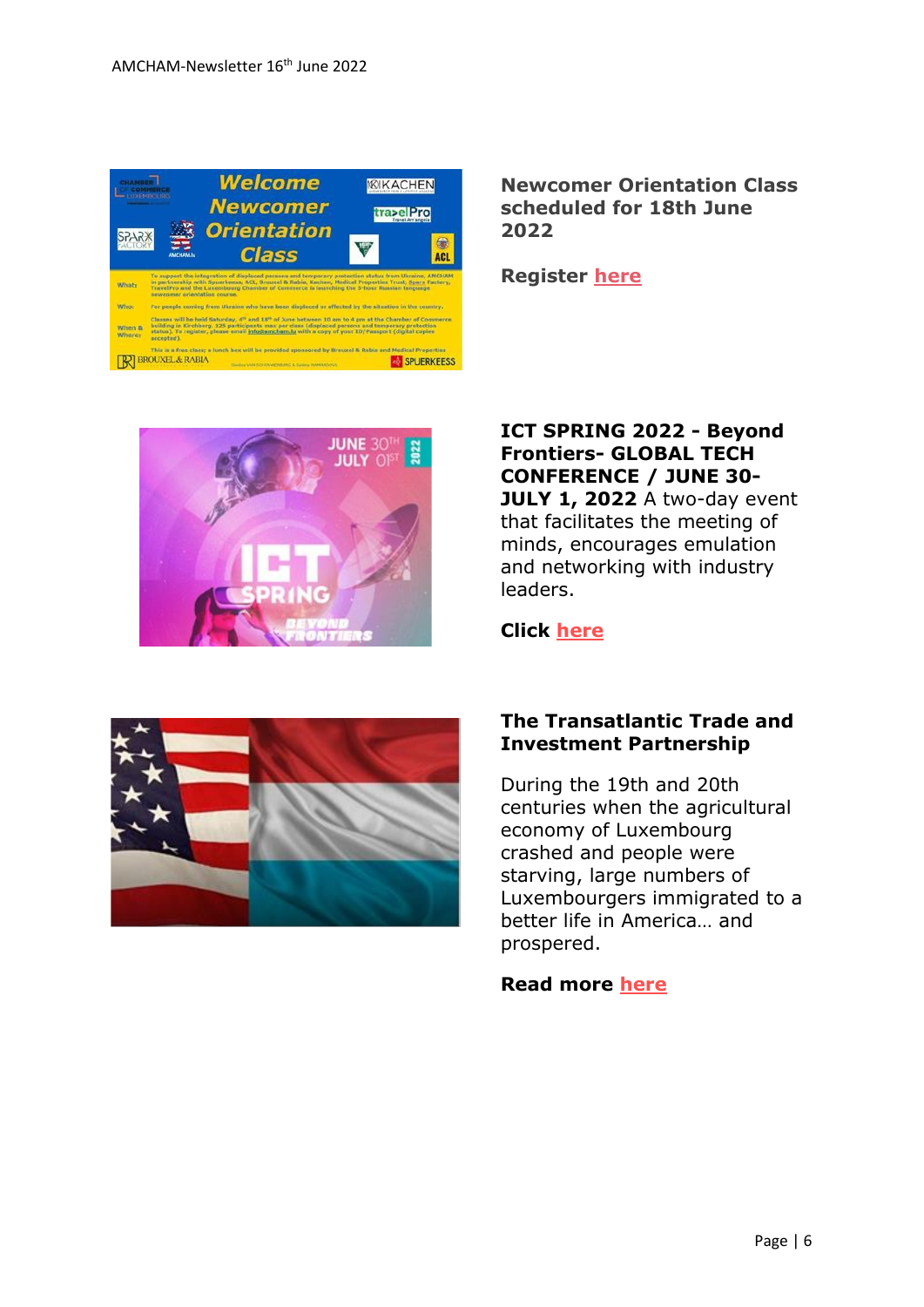

**Here is your weekly roundup of things to do in Luxembourg. 17-22nd June**

**Read [here](https://www.amcham.lu/newsletter/things-to-do-in-luxembourg-from-17th-22nd-june/)**



**Masks off on public transport as lawmakers approve new rules,**

**Full Luxtimes story [here](https://www.luxtimes.lu/en/luxembourg/masks-off-on-public-transport-as-lawmakers-approve-new-rules-62a1bef8de135b9236b70eac?utm_source=amcham_newsletter_&utm_medium=amcham_newsletter_&utm_term=amcham_newsletter_article_&utm_content=article_&utm_campaign=LT_AMCHAM_2022)**



# **Essentials of the Trial Period**

**Read [here](https://www.amcham.lu/newsletter/securex-essentials-of-the-trial-period/)**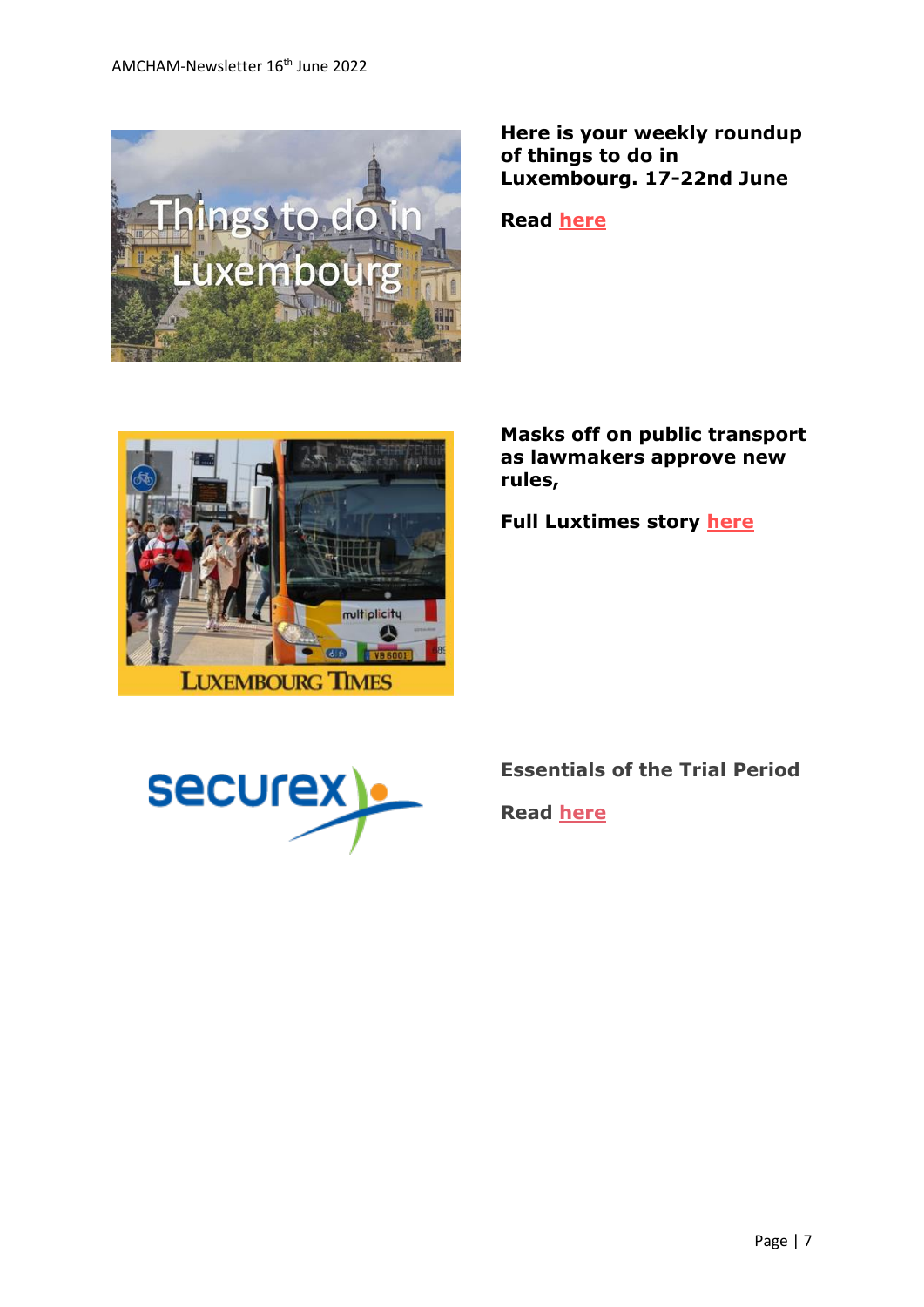

# **Profiling our AMCHAM Members**

Each week AMCHAM will highlight a few affiliated companies that we are proud to call our members.

**Click [here](https://www.amcham.lu/newsletter/profiling-our-amcham-members-16th-june-2022/)**



**BBQ Sauces**

**This week we share two mouthwatering barbecue recipes from KACHEN!**

**We are sure you will love these!**

**Click [here](https://www.amcham.lu/newsletter/recipe-for-the-16th-of-june-2022/)**



Transatlantic Trade & **Investment Partnership** 



**Transatlantic Trade & Investment seminar**

**June 21st, 2022**

**18:30 - 21:00 CET**

**Location: Chamber of Commerce Luxembourg**

**Register [here](https://www.amcham.lu/events/transatlantic-trade-and-investment/)**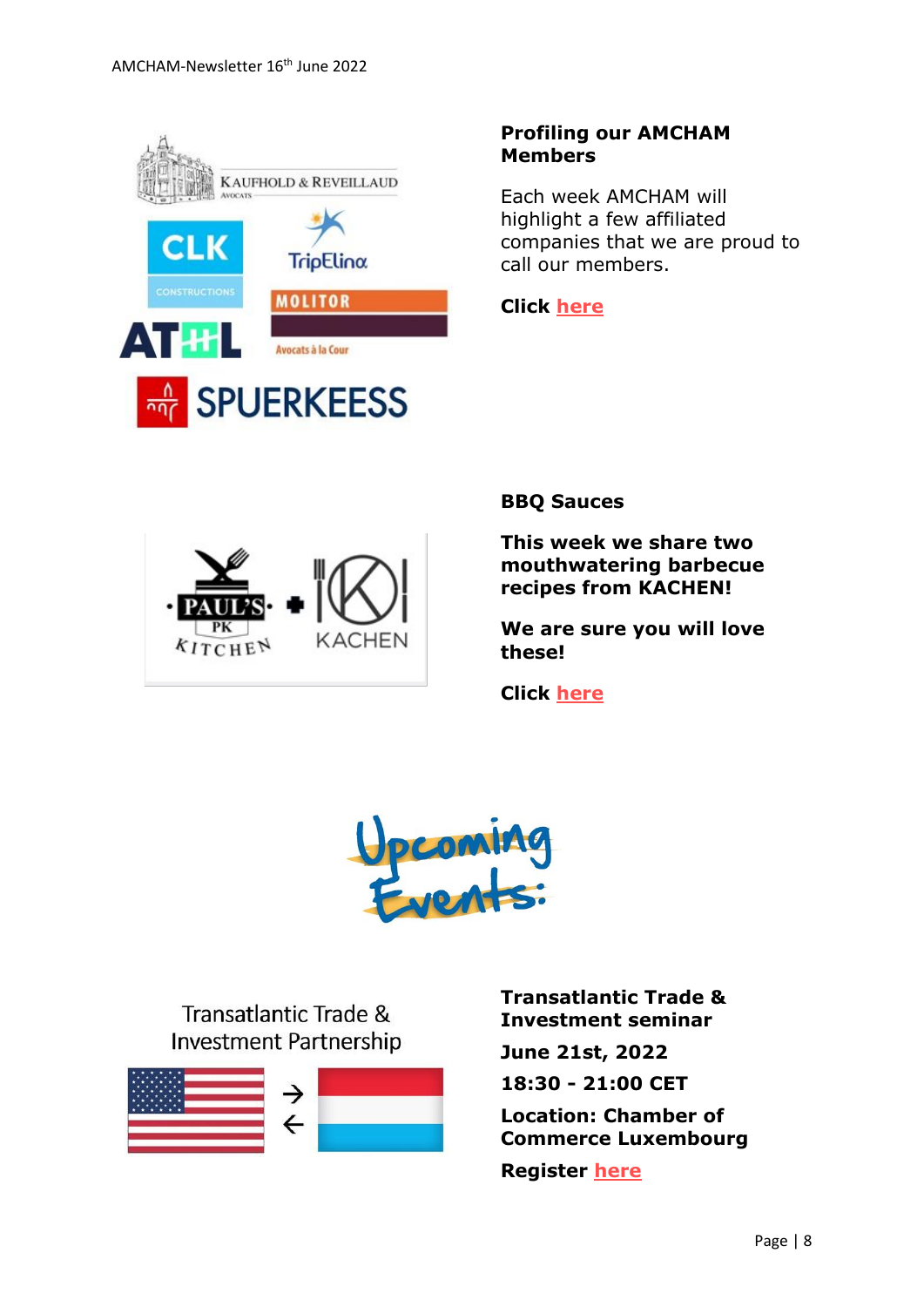

## **ABAL lunch with Casey K, Mace Deputy Chief of Mission US Embassy Luxembourg**

Protecting Democratic values from the threats of totalitarian regimes and other current issues...

**Date: Monday, June 27th, 2022**

**Time: 12:00 – 14:00**

**Location: Cercle Munster Luxembourg**

**Register [here](https://www.amcham.lu/events/agenda-and-objectives-of-nato-annual-conference-protecting-european-and-american-values-from-the-threats-of-totalitarian-regimes-and-other-current-issues/)**



**AMCHAM Country Western Summer BBQ**

**Saturday, July 2nd 2022**

**11:00 until ?? (into the evening)**

**Location: [Mamer Plage](https://www.mamerplage.lu/)**

## **Important parking notice!!!**

Due to limited parking places at the event, a shuttle service has kindly been sponsored by the company Flibco between the European School II and the restaurant

**Register and read more information [here](https://www.amcham.lu/events/amcham-summer-bbq/)**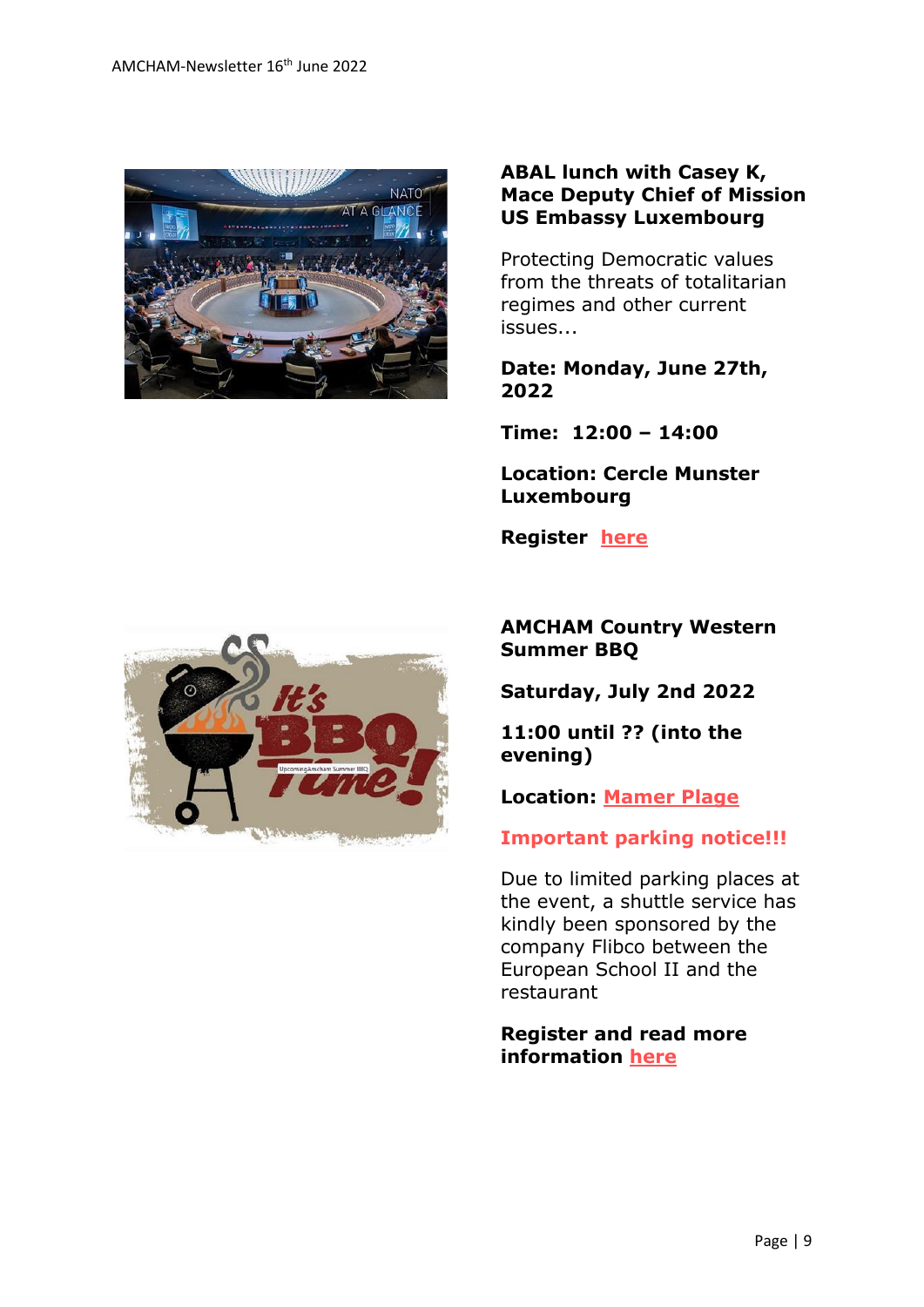

**Amcham Thanksgiving 2022 Reservations are open for Sponsored & Corporate tables.** 

**Contact [here](mailto:daniel@amcham.lu)**



**September 26th** ABAL lunch 12:00 with AERO CLUB Aviation,Special NATO lunch more to be announced very soon! Nato Ambassadors, wing commander US air base Spangdahlem

**October 3rd** Coaching and Training event ABAL lunch with Mr. Denis Niedringhaus

## **October 10th -ABAL Lunch**

Criminal activities and crime scene investigation:

## **November 14th - BCC Tax Lunch**

more to be announced very soon!